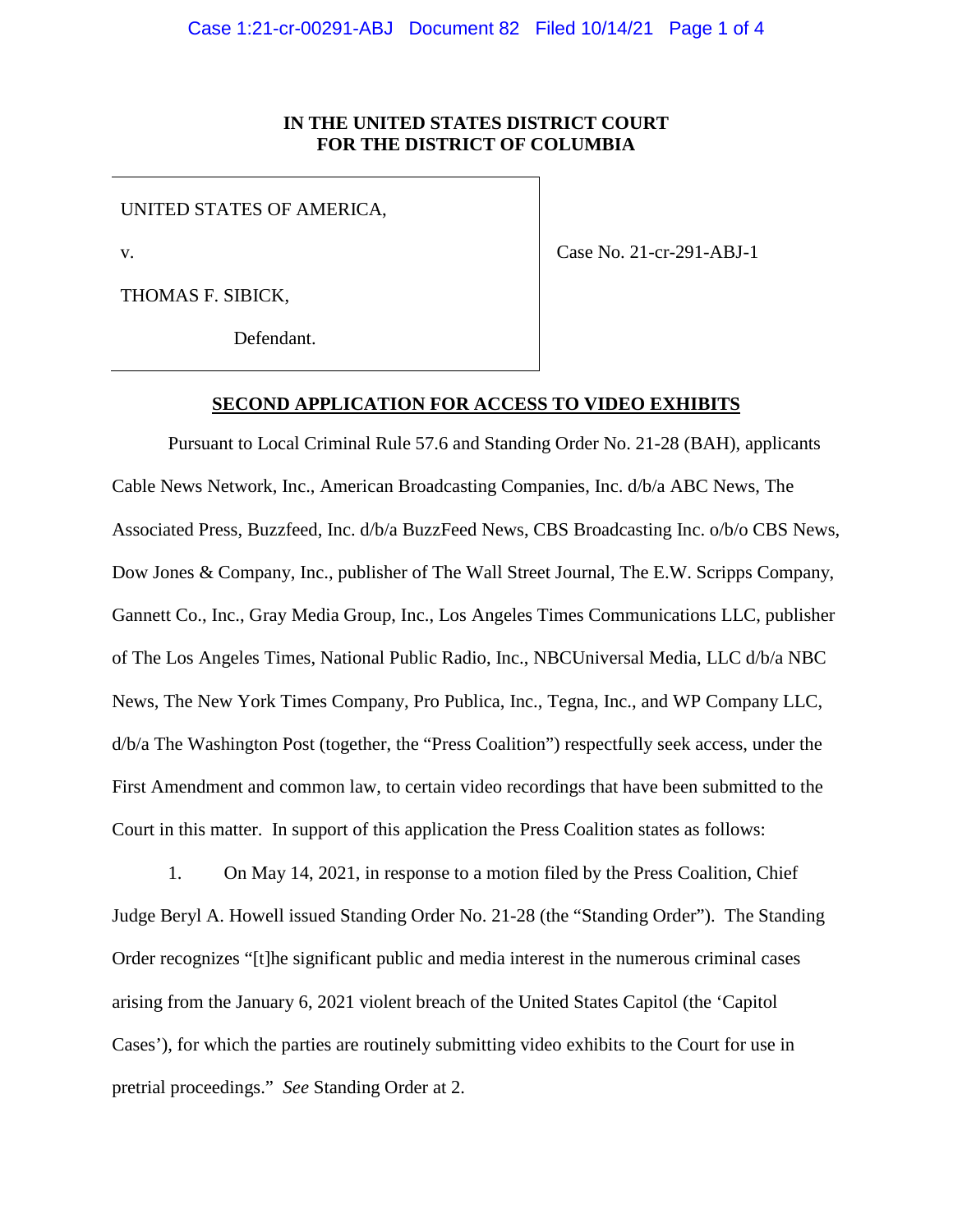### Case 1:21-cr-00291-ABJ Document 82 Filed 10/14/21 Page 2 of 4

2. To accommodate this interest, the Standing Order provides that "[m]embers of the media seeking access to video exhibits submitted to the Court in Capitol Cases may file an application . . . to the presiding judge in the case, or if no judge has been assigned, to the Chief Judge, for determination, and the judge may seek the position of the parties." *See id.* at 5.

3. The Standing Order further provides that "[u]pon grant of such media application, the government shall make the video exhibit[s] available to any member of the media with necessary access credentials provided by the government, unless the order otherwise limits access." *See id.* at 5-6. Specifically, the Standing Order states that "[m]embers of the media provided access to video exhibits in a particular case pursuant to such order may view those exhibits" by way of an electronic "'drop box'" into which the government has agreed to place videos subject to access orders in the Capitol Cases. *See id.* at 6.

4. This action is one of the Capitol Cases. Defendant Thomas F. Sibick "is charged with three felonies, plus two misdemeanor violations, and faces up to 15 years imprisonment, based on his alleged offense conduct of enthusiastically participating in the assault on the Capitol on January 6, 2021, to stop the constitutionally mandated process of counting electoral votes." *See* Order of Detention Pending Trial at 5, Dkt. 12 (citation omitted).

5. On September 28, 2021, the Court "reviewed and considered . . . video clips presented by the defense" at a hearing involving Sibick, and shortly thereafter, Sibick submitted a one-minute video to the Court (the "Video Exhibits"). *See* Order at 3, Dkt. 81; Exhibit List by Thomas F. Sibick, Dkt. 80.

6. The Video Exhibits were plainly "intended to influence the court" in its decisionmaking, and as a result they are judicial records subject to a "strong presumption in favor of public access." *Leopold v. United States*, 964 F.3d 1121, 1127-28 (D.C. Cir. 2020) (Garland, J.).

2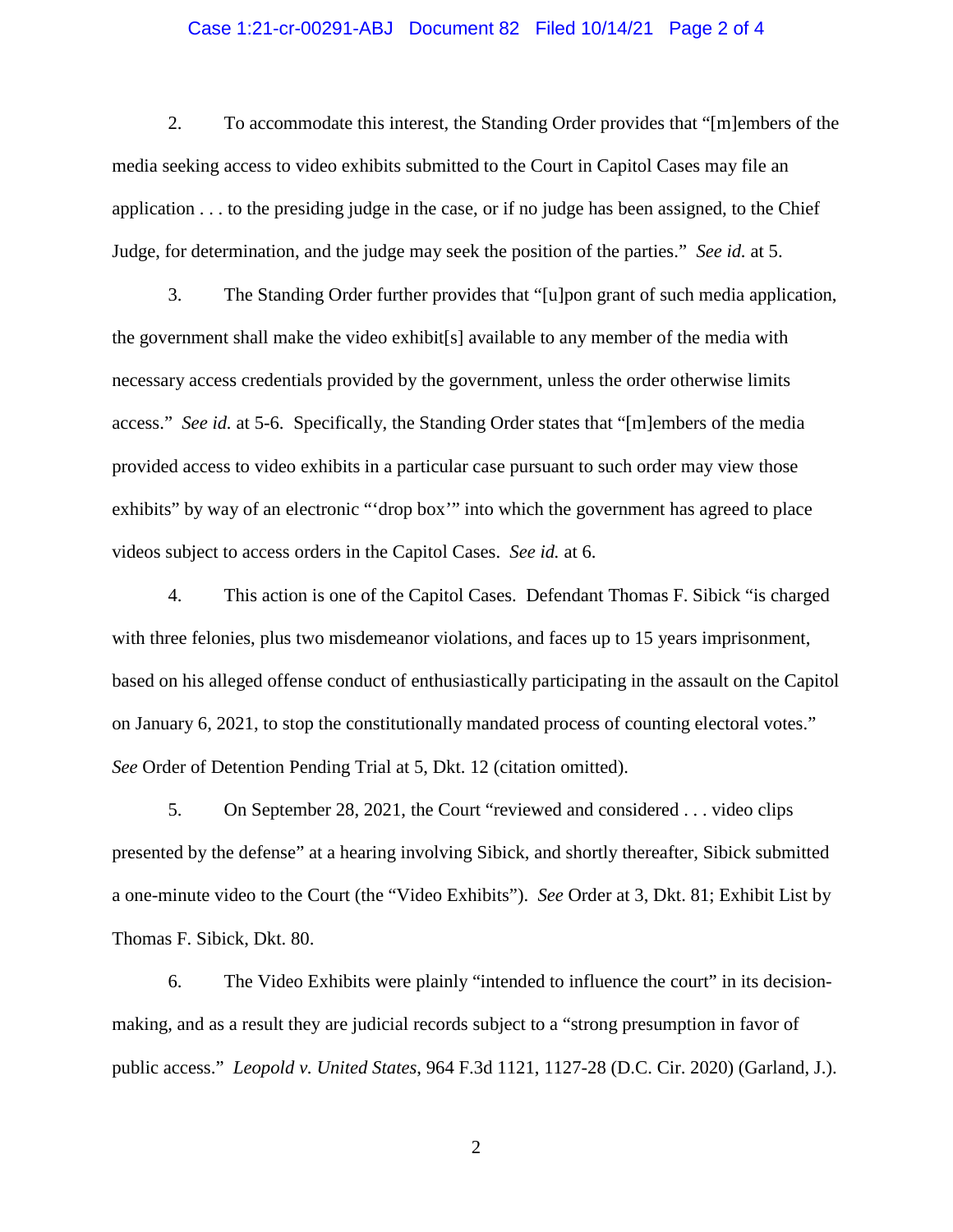### Case 1:21-cr-00291-ABJ Document 82 Filed 10/14/21 Page 3 of 4

7. Neither the Government nor the Defendant could possibly rebut the presumption of access under the applicable test set out in *United States v. Hubbard*, 650 F.2d 293, 317-21 (D.C. Cir. 1980). *See, e.g.*, *United States v. Jackson*, 2021 U.S. Dist. LEXIS 49841 (D.D.C. Mar. 17, 2021) (Howell, C.J.) (granting access to video exhibits in one of the Capitol Cases).

8. Because the Video Exhibits are judicial records subject to an unrebutted presumption of public access, the Court should grant this Application and direct the Government to release the Video Exhibits to the Press Coalition via electronic "drop box" within 72 hours. To expedite that release, the Court should further instruct the Government to provide undersigned counsel with the "necessary access credentials" referenced in the Standing Order.

9. The Standing Order provides that "[n]o recording, copying, downloading, retransmitting or further broadcasting of video exhibits in a particular case is permitted, unless such permission is granted by the presiding judge." *See* Standing Order at 6. The Press Coalition therefore requests that the Court grant permission to record, copy, download, retransmit, and otherwise further publish these Video Exhibits.<sup>1</sup>

#### **CONCLUSION**

For the foregoing reasons, the Press Coalition respectfully requests that the Court order the Government to release the Video Exhibits, without restriction, within 72 hours.

 $\overline{a}$ 

<sup>&</sup>lt;sup>1</sup> The Press Coalition makes this request without conceding that the Standing Order complies with the First Amendment or common law, and expressly reserving the right to challenge this and other portions of the Standing Order in this and other Capitol Cases.